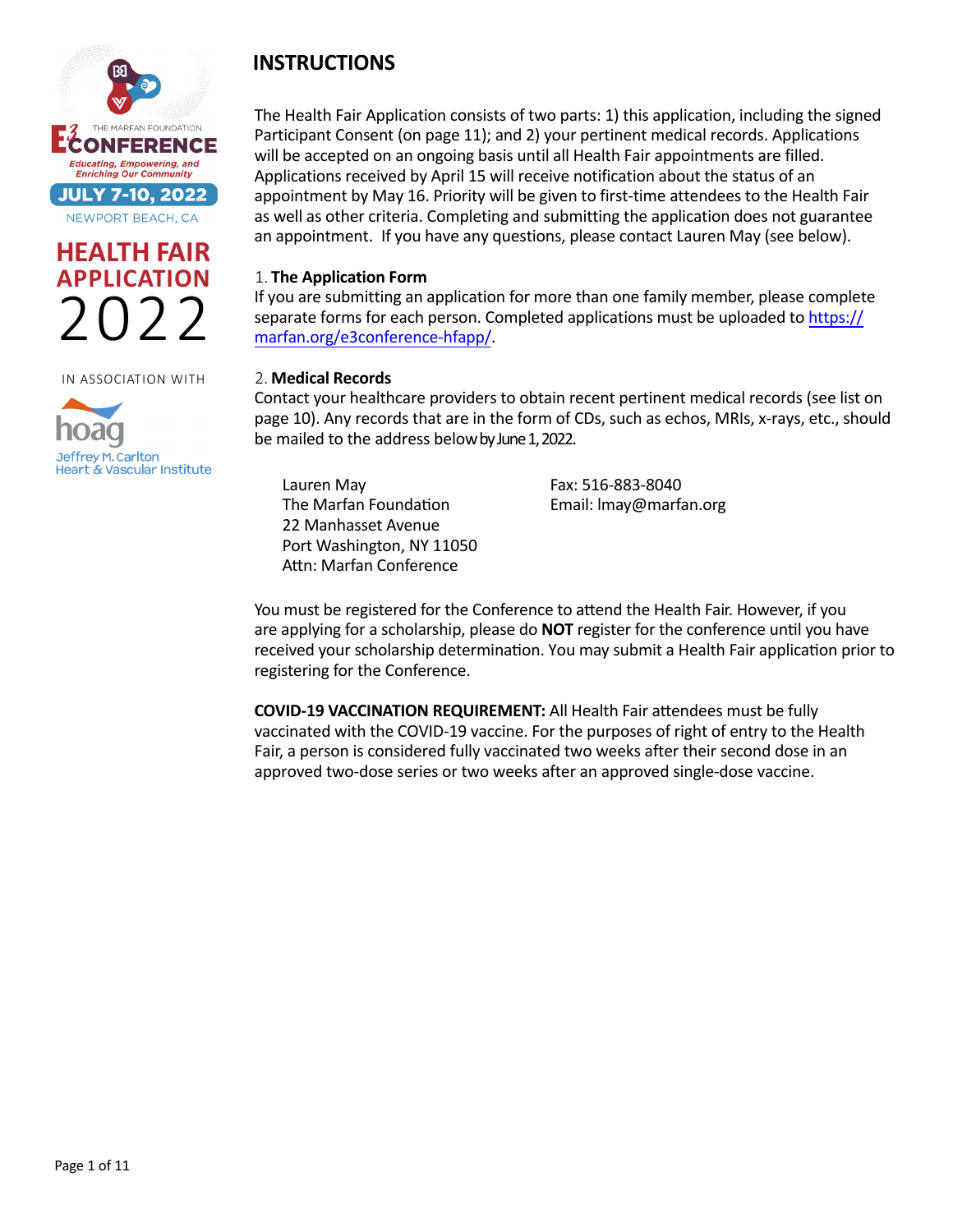





| Name of person to be evaluated: |  |  |  |  |
|---------------------------------|--|--|--|--|
|---------------------------------|--|--|--|--|

### **I. CONTACT INFORMATION**

| Relationship to person to be evaluated: $\Box$ Self $\Box$ Parent/Guardian $\Box$ Other $\Box$ |        |        |          |  |
|------------------------------------------------------------------------------------------------|--------|--------|----------|--|
| Last Name:                                                                                     |        |        |          |  |
| First Name:                                                                                    |        |        |          |  |
| <b>Street Address:</b>                                                                         |        |        |          |  |
| City:                                                                                          | State: | Zip:   | Country: |  |
| Home Phone:                                                                                    |        |        |          |  |
| <b>Work Phone:</b>                                                                             |        |        |          |  |
| Cell Phone:                                                                                    |        |        |          |  |
| Fax:                                                                                           |        |        |          |  |
| E-Mail:                                                                                        |        |        |          |  |
|                                                                                                |        |        |          |  |
| <b>Emergency Contact Name:</b>                                                                 |        |        |          |  |
| Relationship:                                                                                  |        | Phone: |          |  |

**If you are completing this form for someone other than yourself to be evaluated, please complete the rest of this form on their behalf (i.e., "you" = the person to be evaluated).**

## **II. GENERAL INFORMATION**

| Date of Birth (mm/dd/yy):                                                         | Age:                                                                                  |
|-----------------------------------------------------------------------------------|---------------------------------------------------------------------------------------|
| Gender Identity: The Contract of the Contract of Tennes and Tennes and Tennes and | Sex Assigned at Birth: $\Box$ Male $\Box$ Female                                      |
| Height: _____________ feet ___________<br>Weight: Weight:                         | inches                                                                                |
| Are you fully vaccinated against COVID-19? $\Box$ Yes $\Box$ No                   |                                                                                       |
| If YES, when?                                                                     | Have you been seen at a previous Marfan Foundation conference? $\Box$ Yes $\Box$ No   |
| Do you have health insurance? $\Box$ Yes $\Box$ No                                |                                                                                       |
| Do you smoke? $\Box$ Yes $\Box$ No If YES, number of years:                       |                                                                                       |
|                                                                                   | Do you drink alcohol? $\square$ Yes $\square$ No If YES, number of years: drinks/day: |
| Do you use other substances? $\Box$ Yes $\Box$ No If YES, please describe:        |                                                                                       |
|                                                                                   | Do you have any allergies? $\Box$ Yes $\Box$ No If YES, please list:                  |
|                                                                                   |                                                                                       |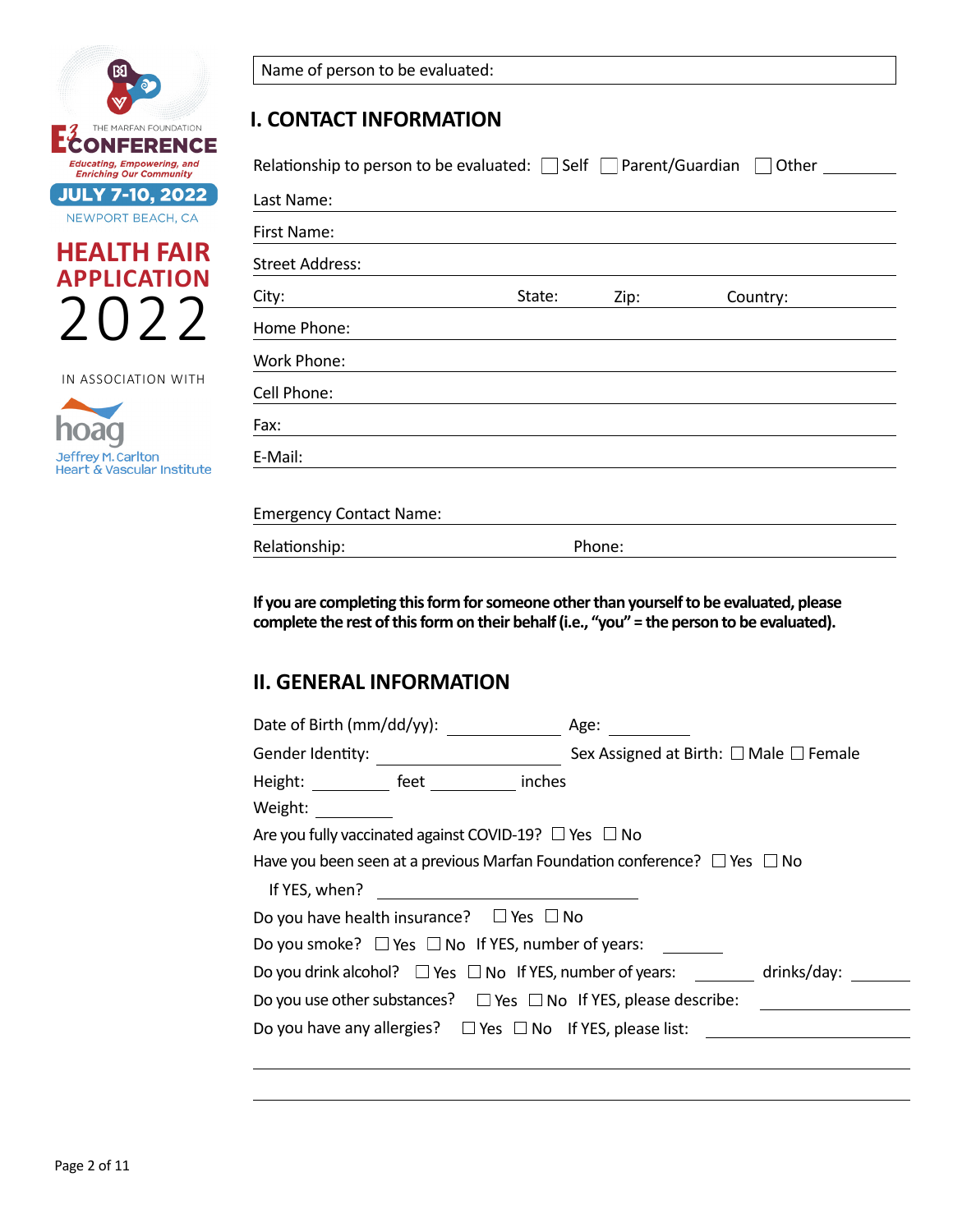





Name:

#### **GENERAL INFORMATION CONTINUED**

Do you have a primary medical doctor? (Check one)  $\Box$  Yes  $\Box$  No If YES, please provide:

| Physician Name:        |        |      |
|------------------------|--------|------|
| <b>Street Address:</b> |        |      |
| City:                  | State: | Zip: |
| Phone:                 | Fax:   |      |
|                        |        |      |

Are you followed at a Marfan Center or by a Marfan specialist? (Check one)  $\;\Box$  Yes  $\;\Box$  No If YES, please provide:

| Physician Name: |        |      |
|-----------------|--------|------|
| Street Address: |        |      |
| City:           | State: | Zip: |
| Phone:          | Fax:   |      |

Please list the top 3–5 questions you would like answered at the Health Fair:

| 1. |  |  |  |
|----|--|--|--|
|    |  |  |  |
| 2. |  |  |  |
|    |  |  |  |
| 3. |  |  |  |
|    |  |  |  |
| 4. |  |  |  |
|    |  |  |  |
| 5. |  |  |  |
|    |  |  |  |

#### Current Medications:

| Medication | Dosage x per day Years |  | Months |
|------------|------------------------|--|--------|
|            |                        |  |        |
|            |                        |  |        |
|            |                        |  |        |
|            |                        |  |        |
|            |                        |  |        |
|            |                        |  |        |
|            |                        |  |        |
|            |                        |  |        |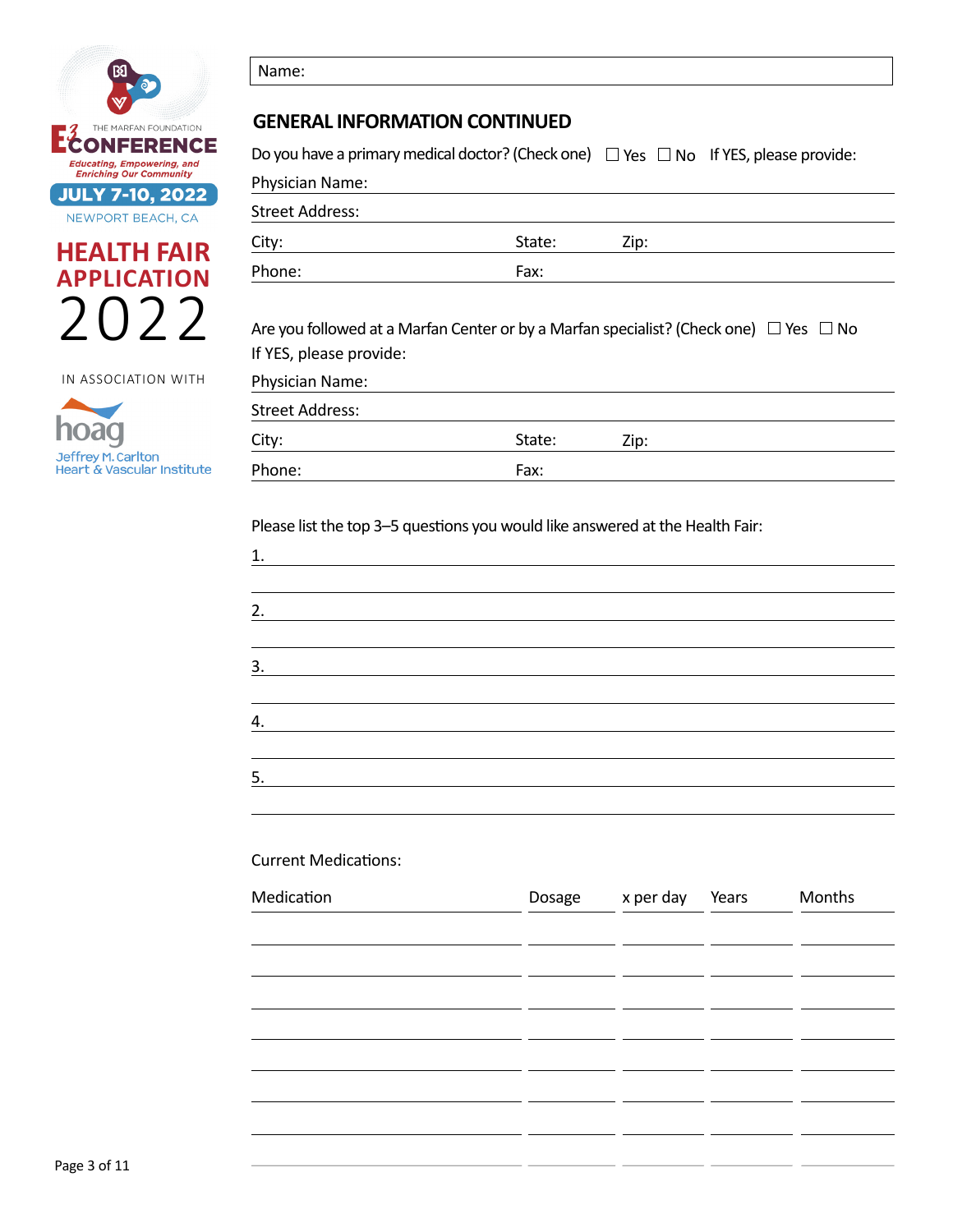

Name:



IN ASSOCIATION WITH



| Have you received a formal diagnosis? $\square$ Yes $\square$ No If YES, with which condition?<br>$\Box$ Familial aortic aneurysm<br>$\Box$ Sphrintzen-Goldberg syndrome<br>$\Box$ Beals syndrome<br>$\Box$ Other:<br>Age at diagnosis: |  |
|-----------------------------------------------------------------------------------------------------------------------------------------------------------------------------------------------------------------------------------------|--|
|                                                                                                                                                                                                                                         |  |
|                                                                                                                                                                                                                                         |  |
|                                                                                                                                                                                                                                         |  |
|                                                                                                                                                                                                                                         |  |
|                                                                                                                                                                                                                                         |  |
|                                                                                                                                                                                                                                         |  |
|                                                                                                                                                                                                                                         |  |
|                                                                                                                                                                                                                                         |  |
|                                                                                                                                                                                                                                         |  |
|                                                                                                                                                                                                                                         |  |
| Do you question the diagnosis received from your physician? $\Box$ Yes $\Box$ No                                                                                                                                                        |  |
| Please indicate which of the following your diagnosis was based on (check all that apply):                                                                                                                                              |  |
| $\Box$ Arterial dissection                                                                                                                                                                                                              |  |
| $\Box$ Organ rupture                                                                                                                                                                                                                    |  |
| $\Box$ Arteriovenous carotid sinus fistula                                                                                                                                                                                              |  |
| $\Box$ Family history<br>$\Box$ Easy bruising                                                                                                                                                                                           |  |
| $\Box$ Genetic mutation<br>$\Box$ Arteries that twist                                                                                                                                                                                   |  |
| $\Box$ Wide or split uvula<br>$\Box$ Wide spaced eyes                                                                                                                                                                                   |  |
| Please indicate which of the following physical features you have (check all that apply):                                                                                                                                               |  |
| $\Box$ Stretch marks                                                                                                                                                                                                                    |  |
| $\Box$ Hernias                                                                                                                                                                                                                          |  |
| $\Box$ Migraine headaches                                                                                                                                                                                                               |  |
| $\Box$ Spontaneous pneumothorax (collapsed lung) $\Box$ Thin translucent skin                                                                                                                                                           |  |
| Please list POSITIVE genetic test results (gene and mutation, if known). You may                                                                                                                                                        |  |

If genetic testing was negative (normal), please list the genes tested: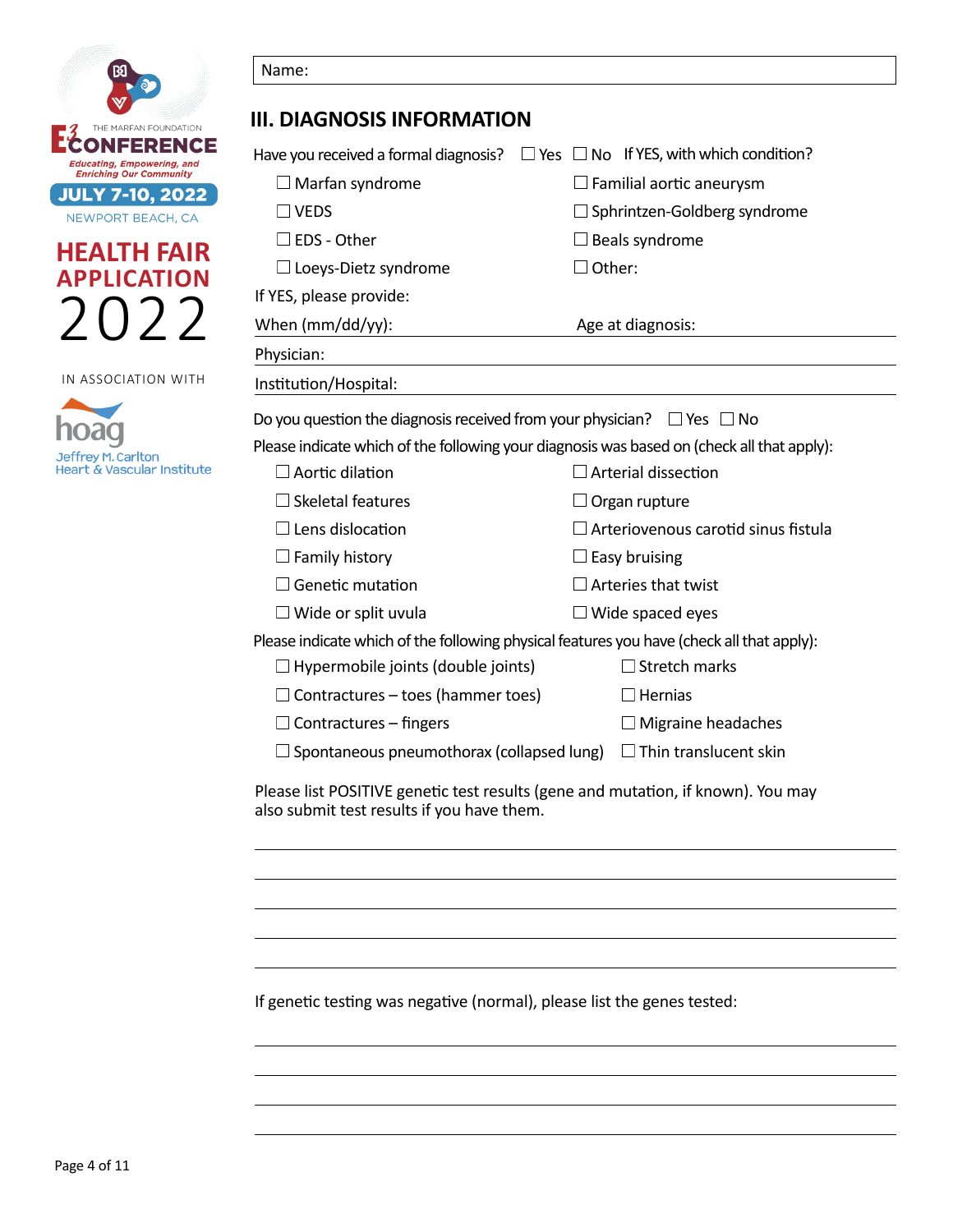





#### Name:

## **IV. CARDIAC HISTORY**

Have you experienced or been told you have any of the following?

 $\Box$  Aneurysm

 $\square$  Aortic stenosis

 $\square$  Bicuspid aortic valve

 $\Box$  Aortic root/ascending aortic dissection

 $\Box$  Descending aortic dissection

 $\Box$  Aortic root replacement surgery

 $\Box$  Valve-sparing procedure

□ Valve replacement procedure

 $\square$  Endocarditis (heart valve infection)

 $\Box$  Mitral valve prolapse

 $\Box$  Mitral valve regurgitation

 $\Box$  Tricuspid valve disease

 $\Box$  High cholesterol

 $\Box$  History of chest pain

 $\Box$  Hypertension

 $\Box$  Irregular heart beats

 $\Box$  Palpitations

Do you currently have any symptoms?  $\Box$  Yes  $\Box$  No If YES, please describe:

| Have you had heart, vascular, or aortic surgery before? $\Box$ Yes $\Box$ No |         |  |
|------------------------------------------------------------------------------|---------|--|
| If YES, please describe:                                                     |         |  |
| When:                                                                        | Where:  |  |
| What type of surgery:                                                        |         |  |
| Have you had an echocardiogram? $\Box$ Yes $\Box$ No If YES, please provide: |         |  |
| Date of Last Test (mm/yy):                                                   | Result: |  |
| Have you had a CT scan? $\Box$ Yes $\Box$ No If YES, please provide:         |         |  |
| Date of Last Test (mm/yy):                                                   | Result: |  |
| Have you had an MRI? $\Box$ Yes $\Box$ No If YES, please provide:            |         |  |
| Date of Last Test (mm/yy):                                                   | Result: |  |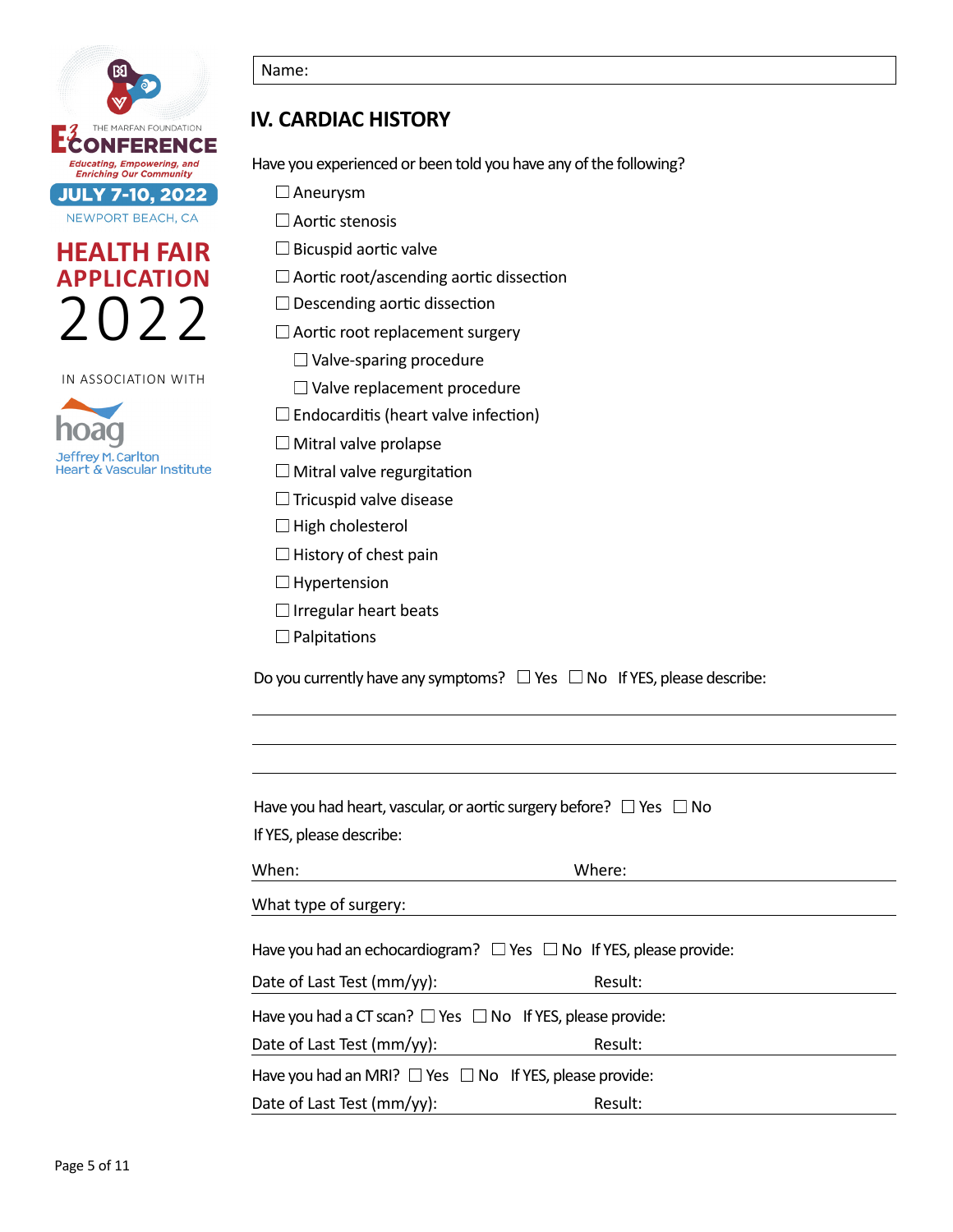

# **HEALTH FAIR APPLICATION** 2022

IN ASSOCIATION WITH



#### Name:

## **V. ORTHOPEDIC HISTORY**

Have you experienced or been told you have any of the following?

| $\Box$ Dural ectasia                         | $\Box$ Flat feet           |
|----------------------------------------------|----------------------------|
| $\Box$ Foot pain                             | $\Box$ Kyphosis            |
| $\Box$ Harrington rods                       | $\Box$ Hip deformity       |
| $\Box$ Joint replacement                     | $\Box$ Scoliosis           |
| $\Box$ Spondylolithesis (vertebral slipping) | $\Box$ Other joint surgery |
| $\Box$ Other joint dislocations              | $\Box$ Pectus deformity    |
|                                              |                            |

## **VI. LOEYS-DIETZ SYNDROME**

If you have been given a diagnosis of Loeys-Dietz syndrome or if it is suspected, please complete this section. If not, please skip to the next section.

Have you experienced any of the following?

- $\square$  Aneurysm/dissection other than the aorta
- $\square$  Aortic root aneurysm
- $\Box$  Arterial tortuosity

 $\Box$  Pectus surgery

- $\Box$  Bicuspid aortic valve
- $\Box$  Cervical spine problems
- $\Box$  Cleft palate
- $\Box$  Club foot
- $\Box$  Congenital heart defect
- $\Box$  Craniosynostosis
- $\Box$  Food allergies
- $\square$  Gastrointestinal problems
- $\Box$  Hollow organ rupture (uterus, spleen)
- $\square$  Skin problems (easy bruising, wide scars, etc.)
- $\Box$  Osteoporosis
- $\Box$  Wide or split uvula

## **VII. DENTAL HISTORY**

Would you be interested in a dental evaluation?  $\Box$  Yes  $\Box$  No If YES, please describe your dental issues: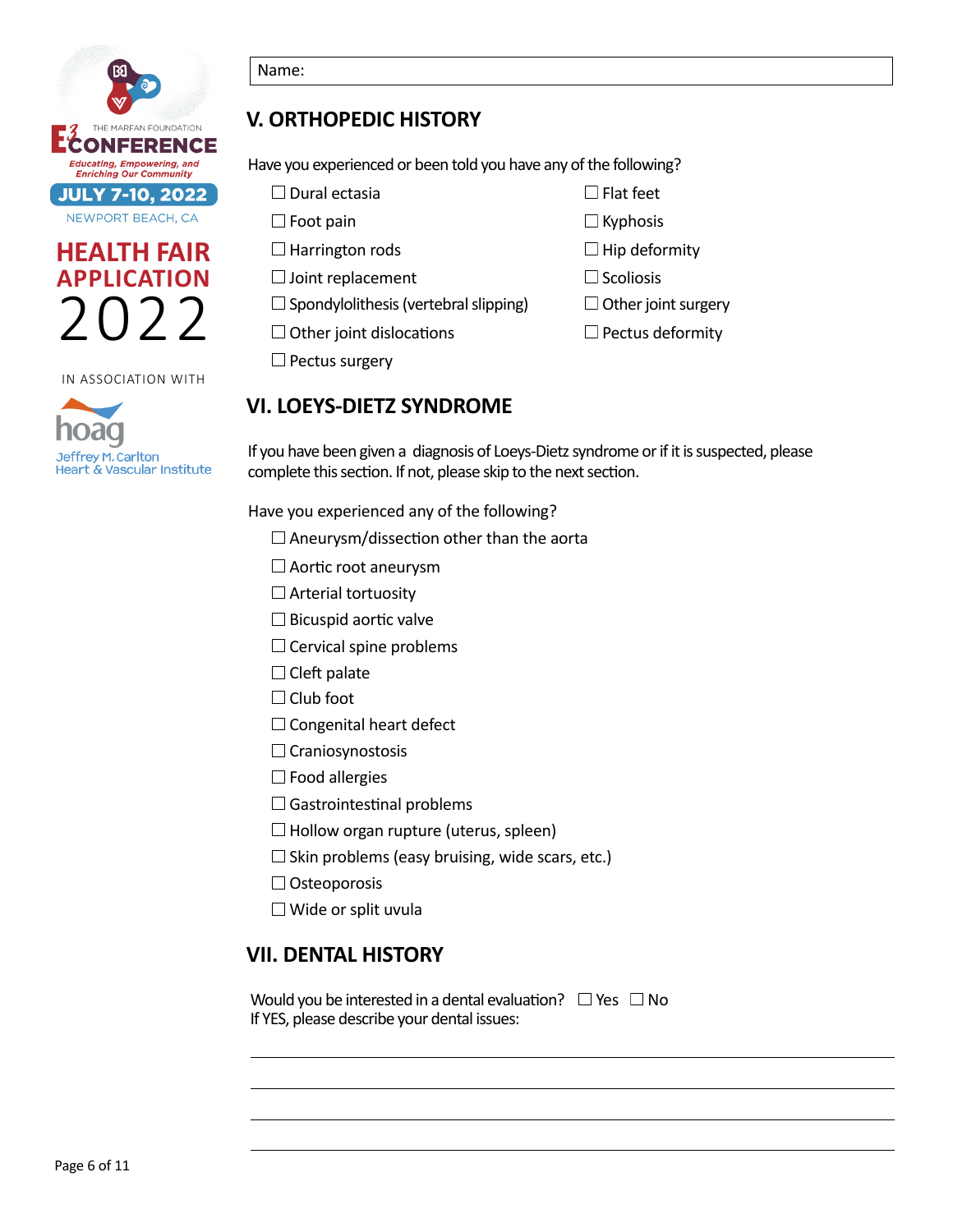





## **VIII. EYE HISTORY**

| Are you interested in an eye evaluation? $\Box$ Yes $\Box$ No                                                      |
|--------------------------------------------------------------------------------------------------------------------|
| Are you: $\Box$ Near-sighted (can't see distance) $\Box$ Far-sighted (can't see close)                             |
| Do you wear: $\square$ Eyeglasses $\square$ Contact lenses                                                         |
|                                                                                                                    |
| Have you experienced a lens dislocation/retinal detachment? $\Box$ Yes $\Box$ No                                   |
| Do you have: $\Box$ Cataracts<br>$\Box$ Glaucoma                                                                   |
| If YES, how long have you had cataracts or glaucoma?                                                               |
| When was your last eye glasses or contact lens prescription change? ________________________________               |
| Did you ever need eye patching? $\Box$ Yes $\Box$ No                                                               |
| Have you ever had eye surgery? $\Box$ Yes $\Box$ No                                                                |
| If YES, please indicate below which surgery and when it was done:                                                  |
| <b>SURGERY</b><br>YEAR DONE                                                                                        |
| $\Box$ Eye muscles surgery                                                                                         |
| $\Box$ Lens removal                                                                                                |
| $\Box$ Cataract surgery                                                                                            |
| $\Box$ Laser surgery<br><u> 1989 - Johann Barbara, martin a</u>                                                    |
| $\Box$ Retinal detachment surgery                                                                                  |
| Have you experienced any of the following?                                                                         |
| $\Box$ Double vision                                                                                               |
| $\Box$ Shadows                                                                                                     |
| $\Box$ Spots or flashing lights                                                                                    |
| $\Box$ Visual field deficits                                                                                       |
| $\Box$ Other:                                                                                                      |
| Are you aware of, or seeing a doctor for, any other eye problems? $\Box$ Yes $\Box$ No<br>If YES, please describe: |

What questions do you wish to discuss or do you have specific concerns?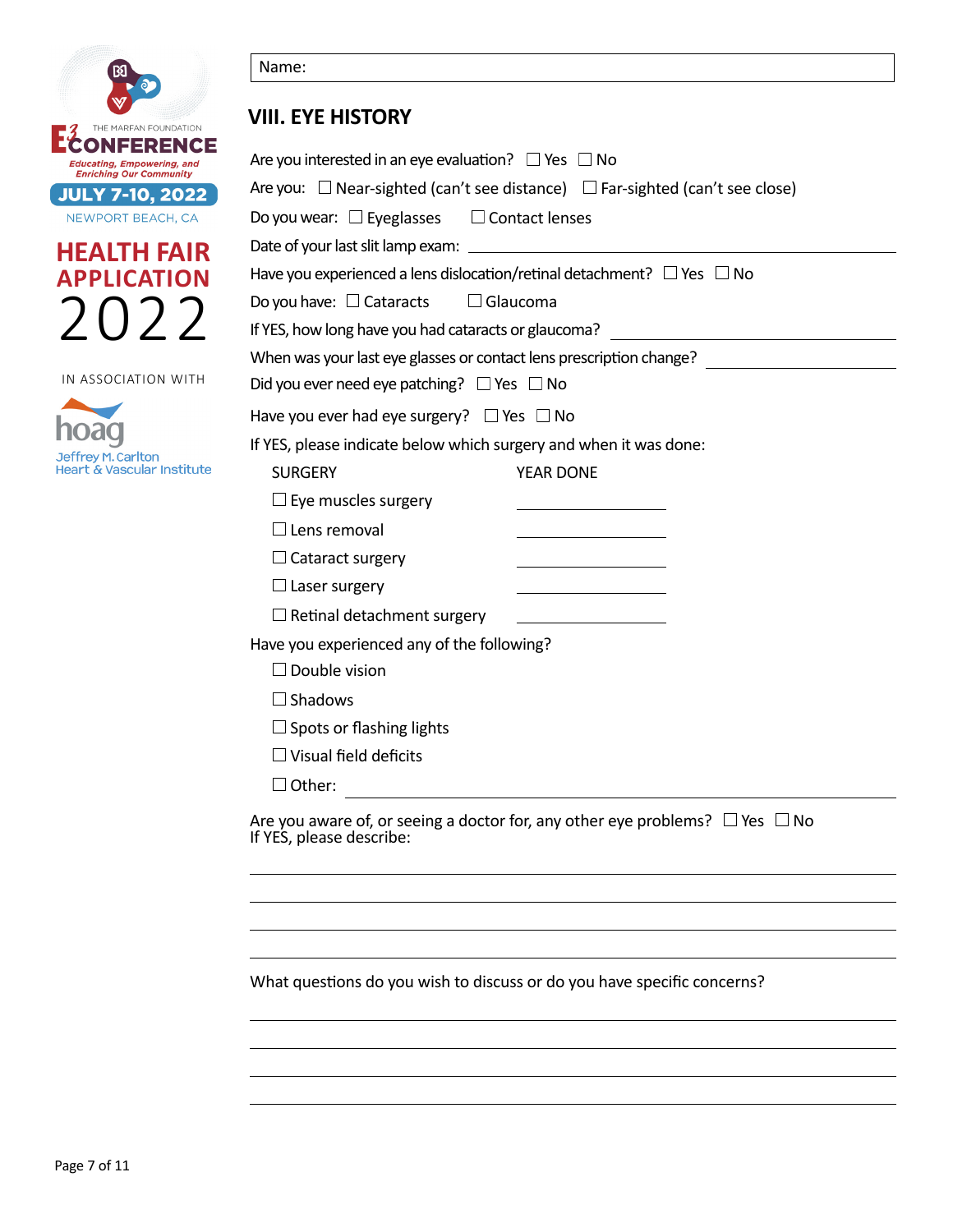

Name:

## **IX. PULMONARY HISTORY**

Have you experienced any of the following?

| <b>Enriching Our Community</b>                   |                                    |                                                                                                                                                              |
|--------------------------------------------------|------------------------------------|--------------------------------------------------------------------------------------------------------------------------------------------------------------|
| <b>JULY 7-10, 2022</b>                           | Shortness of Breath                | $\Box$ Yes $\Box$ No                                                                                                                                         |
| NEWPORT BEACH, CA                                |                                    | If YES, $\Box$ with activity<br>$\Box$ at rest                                                                                                               |
| <b>HEALTH FAIR</b><br><b>APPLICATION</b><br>2(1) | Pneumothorax<br>(collapsed lung)   | $\Box$ Yes $\Box$ No<br>If YES, number of pneumothoraces: $\Box$ 1 $\Box$ 2-5 $\Box$ >5<br>$\Box$ One side $\Box$ Both sides                                 |
| IN ASSOCIATION WITH                              | Asthma                             | $\square$ Yes $\square$ No<br>If YES, do you use $\Box$ steroid inhalers $\Box$ bronchodilators<br>(albuterol, atrovent, combivent, respimat, Spiriva, etc.) |
| Jeffrey M. Carlton<br>Heart & Vascular Institute | <b>Pulmonary Function</b><br>Tests | $\Box$ Yes $\Box$ No<br>If YES, please provide date of last test:<br>Results:                                                                                |
|                                                  | Sleep Apnea                        | $\Box$ Yes $\Box$ No                                                                                                                                         |
|                                                  | <b>Chest Pain</b>                  | $\Box$ Yes $\Box$ No                                                                                                                                         |

#### **X. PAIN MANAGEMENT**

Please describe current pain issues:

Pain Level—circle the number which best describes your pain on a scale of 1-10, with 1 being lowest and 10 being highest.

|                                                                                                                                                         | lowest               |               |   |                |                                                                                  |            |            |   |              | highest |
|---------------------------------------------------------------------------------------------------------------------------------------------------------|----------------------|---------------|---|----------------|----------------------------------------------------------------------------------|------------|------------|---|--------------|---------|
|                                                                                                                                                         |                      | $\mathcal{P}$ | 3 | $\overline{a}$ | $\Box$ 5                                                                         | $\sqcup$ 6 | $\sqcup$ 7 | 8 | 9            | 10      |
| Frequency                                                                                                                                               |                      |               |   |                | $\Box$ Always $\Box$ Often $\Box$ Sometimes $\Box$ Rarely                        |            |            |   | $\Box$ Never |         |
| Location(s)                                                                                                                                             |                      |               |   |                |                                                                                  |            |            |   |              |         |
| <b>Triggers</b>                                                                                                                                         |                      |               |   |                |                                                                                  |            |            |   |              |         |
| Duration                                                                                                                                                |                      |               |   |                | ,我们也不会有什么。""我们的人,我们也不会有什么?""我们的人,我们也不会有什么?""我们的人,我们的人,我们的人,我们的人,我们的人,我们的人,我们的人,我 |            |            |   |              |         |
| Limits to daily living                                                                                                                                  | $\Box$ Yes $\Box$ No |               |   |                |                                                                                  |            |            |   |              |         |
| Describe any treatment you receive for pain:                                                                                                            |                      |               |   |                |                                                                                  |            |            |   |              |         |
| <b>Prescription Medication</b><br><u> 1989 - Andrea State Barbara, amerikan personal di sebagai personal di sebagai personal di sebagai personal di</u> |                      |               |   |                |                                                                                  |            |            |   |              |         |
| Over-the-Counter Medication<br><u> Alexandria de la contrada de la contrada de la contrada de la contrada de la contrada de la contrada de la c</u>     |                      |               |   |                |                                                                                  |            |            |   |              |         |
| Physical Therapy<br><u> 1989 - Andrea Station, amerikansk politik (d. 1989)</u>                                                                         |                      |               |   |                |                                                                                  |            |            |   |              |         |
| <b>Exercise Programs</b><br><u> 1989 - Johann Stoff, amerikansk politiker (d. 1989)</u>                                                                 |                      |               |   |                |                                                                                  |            |            |   |              |         |
| <b>Mindfulness</b>                                                                                                                                      |                      |               |   |                |                                                                                  |            |            |   |              |         |
| What has been successful in treating your pain?                                                                                                         |                      |               |   |                |                                                                                  |            |            |   |              |         |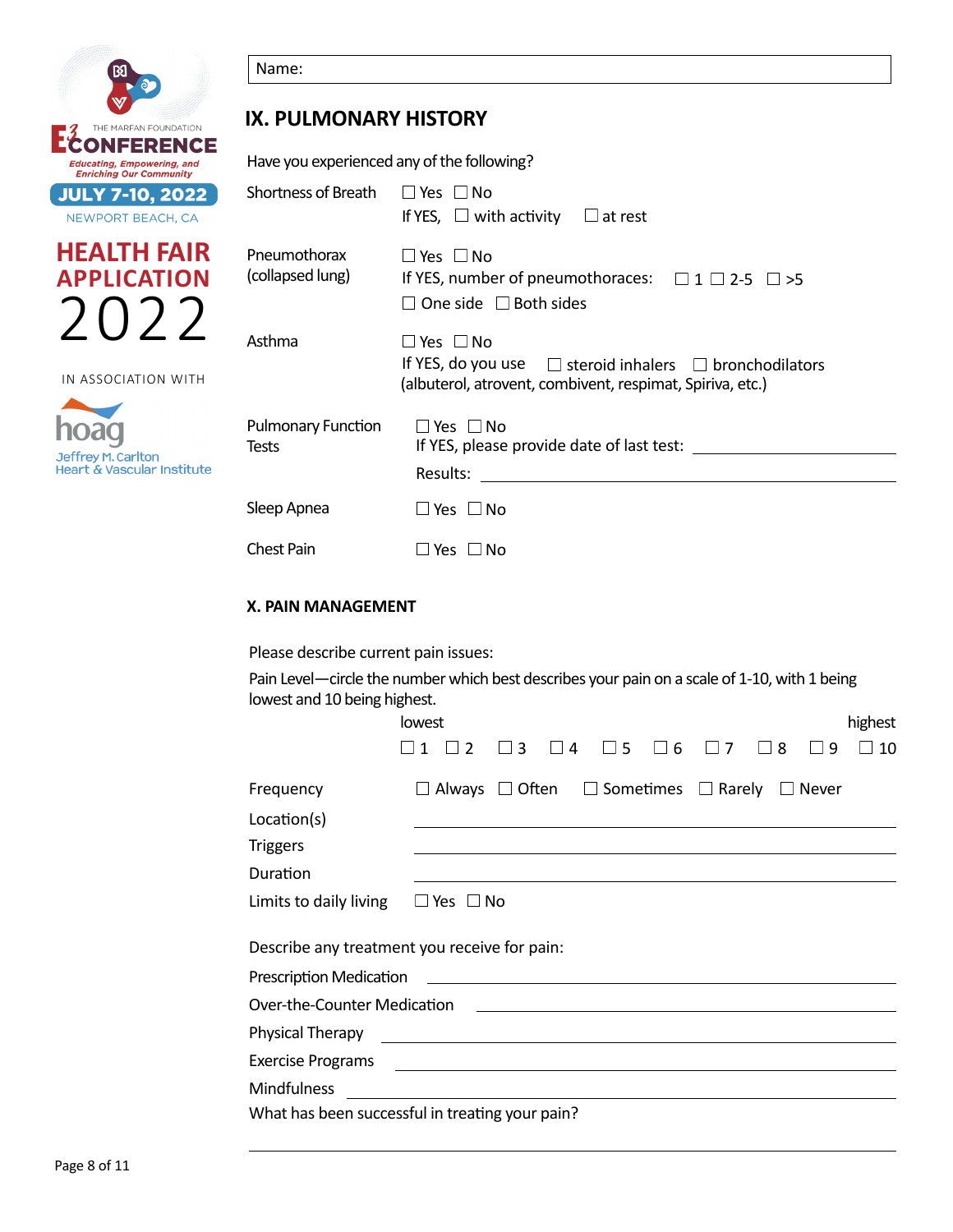

# **HEALTH FAIR APPLICATION** 2022

IN ASSOCIATION WITH



| .,<br>۰,<br>× |  |
|---------------|--|

## **XI. FAMILY INFORMATION**

Please list your family members along with their ages and heights below.

| <b>CHILDREN</b><br><b>First Name</b><br>Height<br>Age                                                                                                                                                                                                              |                   |                     |                 |  |
|--------------------------------------------------------------------------------------------------------------------------------------------------------------------------------------------------------------------------------------------------------------------|-------------------|---------------------|-----------------|--|
| $\Box$ Son $\Box$ Daughter<br><u> The Common State of the Common State of the Common State of the Common State of the Common State of the Common State of the Common State of the Common State of the Common State of the Common State of the Common State of </u> | $^{\prime\prime}$ |                     |                 |  |
| $\epsilon$<br>$\Box$ Son $\Box$ Daughter                                                                                                                                                                                                                           | $^{\prime\prime}$ |                     |                 |  |
| $\epsilon$<br>$\Box$ Son $\Box$ Daughter                                                                                                                                                                                                                           | $^{\prime\prime}$ |                     |                 |  |
| $\epsilon$<br>$\Box$ Son $\Box$ Daughter                                                                                                                                                                                                                           | $^{\prime\prime}$ |                     |                 |  |
| $\epsilon$<br>$\Box$ Son $\Box$ Daughter<br><u> 1989 - Jan Samuel Barbara, politik politik (</u>                                                                                                                                                                   | $^{\prime\prime}$ |                     |                 |  |
| $\epsilon$<br>$\Box$ Son $\Box$ Daughter                                                                                                                                                                                                                           | $^{\prime\prime}$ |                     |                 |  |
| <b>SIBLINGS</b>                                                                                                                                                                                                                                                    |                   |                     |                 |  |
| $\epsilon$<br>$\Box$ Brother<br>$\Box$ Sister<br><u> 1989 - Jan Samuel Barbara, poeta primeira establece</u>                                                                                                                                                       | $^{\prime\prime}$ |                     |                 |  |
| $\epsilon$<br>Brother $\Box$ Sister<br>the control of the control of the control of the                                                                                                                                                                            | $^{\prime\prime}$ |                     |                 |  |
| $\epsilon$<br>$\Box$ Brother $\Box$ Sister                                                                                                                                                                                                                         | $^{\prime\prime}$ |                     |                 |  |
| $\epsilon$<br>$\Box$ Brother $\Box$ Sister<br><u> 1989 - Andrea State Barbara, político e a f</u>                                                                                                                                                                  | $^{\prime\prime}$ |                     |                 |  |
| $\epsilon$<br>$\exists$ Brother $\Box$ Sister<br><u> 1989 - John Marie Barn, fransk politik (</u>                                                                                                                                                                  | $^{\prime\prime}$ |                     |                 |  |
| $\epsilon$<br>Brother $\Box$ Sister                                                                                                                                                                                                                                | $^{\prime\prime}$ |                     |                 |  |
| <b>HALF-SIBLINGS</b>                                                                                                                                                                                                                                               |                   |                     |                 |  |
| $\epsilon$<br>Brother □ Sister<br><u> 1989 - Andrea State Barbara, político e a contra de la contra de la contra de la contra de la contra de la c</u>                                                                                                             | $^{\prime\prime}$ | $\Box$ Paternal     | $\Box$ Maternal |  |
| $\epsilon$<br>$\Box$ Brother $\Box$ Sister<br><u> 1980 - Johann Stein, mars an Francisco a Brasil</u>                                                                                                                                                              | $^{\prime\prime}$ | Paternal            | $\Box$ Maternal |  |
| $\epsilon$<br>$\Box$ Brother $\ \Box$ Sister<br><u> 1990 - Johann Marie Barn, mars an t-Amerikaansk konst</u>                                                                                                                                                      | $^{\prime\prime}$ | Paternal            | $\Box$ Maternal |  |
| $\epsilon$<br>$\Box$ Brother $\Box$ Sister<br><u> 1989 - Albert Standard Barbara, martin a</u>                                                                                                                                                                     | $^{\prime\prime}$ | Paternal            | $\Box$ Maternal |  |
| <b>PARENTS</b>                                                                                                                                                                                                                                                     |                   | If deceased, cause: |                 |  |
| $\epsilon$<br>Father                                                                                                                                                                                                                                               | $^{\prime\prime}$ |                     |                 |  |
| $\epsilon$<br>Mother                                                                                                                                                                                                                                               | $^{\prime\prime}$ |                     |                 |  |
| UNCLES/AUNTS                                                                                                                                                                                                                                                       |                   |                     |                 |  |
| $\epsilon$<br>$\square$ Uncle<br>$\square$ Aunt                                                                                                                                                                                                                    | $^{\prime\prime}$ | Paternal            | $\Box$ Maternal |  |
| $\epsilon$<br>$\exists$ Uncle $\;\Box$ Aunt                                                                                                                                                                                                                        | $^{\prime\prime}$ | Paternal            | $\Box$ Maternal |  |
| $\epsilon$<br>$\Box$ Uncle $\Box$ Aunt                                                                                                                                                                                                                             | $^{\prime\prime}$ | Paternal            | $\Box$ Maternal |  |
| $\epsilon$<br>$\square$ Uncle<br>$\Box$ Aunt                                                                                                                                                                                                                       | $^{\prime\prime}$ | Paternal            | $\Box$ Maternal |  |
| <b>GRANDPARENTS</b>                                                                                                                                                                                                                                                |                   | If deceased, cause: |                 |  |
| $\epsilon$<br>Paternal Grandfather                                                                                                                                                                                                                                 | $^{\prime\prime}$ |                     |                 |  |
| Paternal Grandmother                                                                                                                                                                                                                                               | $^{\prime\prime}$ |                     |                 |  |
| Maternal Grandfather                                                                                                                                                                                                                                               | "                 |                     |                 |  |
| $\epsilon$<br>Maternal Grandmother                                                                                                                                                                                                                                 | $^{\prime\prime}$ |                     |                 |  |

Have any of your family members, and which ones, been diagnosed with the following?

 $\Box$  Marfan syndrome  $-$  Family member:

- $\Box$  Loeys-Dietz syndrome  $-$  Family member:
- $\Box$  Aortic disease (Dissections/Aneurysms) Family member:
	- $\square$  Bicuspid aortic valve  $-$  Family member:
	- $\Box$  Aortic and/or heart valve surgeries  $-$  Family member:
- $\Box$  Sudden death  $-$  Family member:

Was an autopsy performed?  $\Box$  Yes  $\Box$  No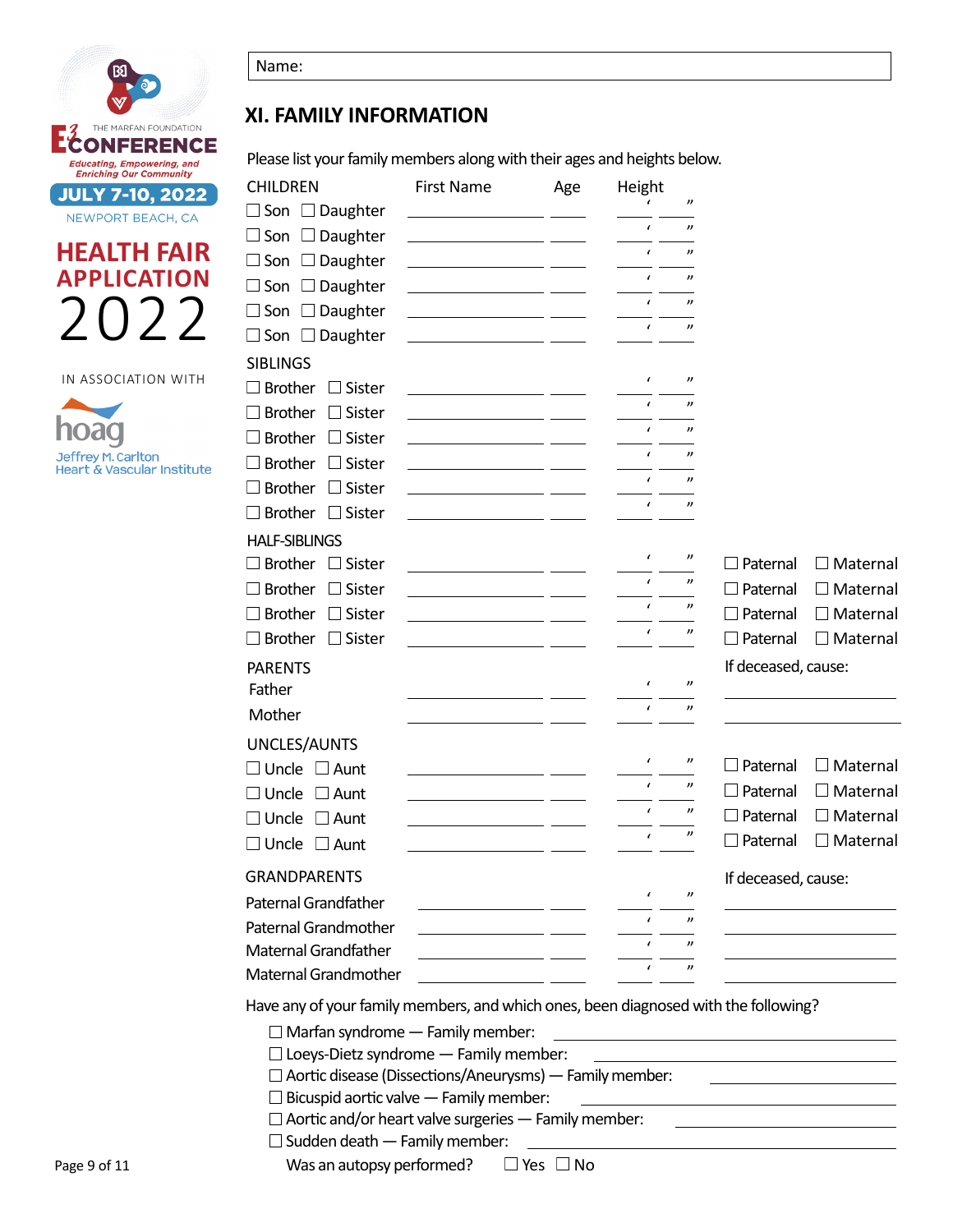





Name:

## **XII. OTHER**

Please list any other operations or hospitalizations you have had:

| 2. |  |  |  |
|----|--|--|--|
| 3. |  |  |  |
| Δ  |  |  |  |
| 5. |  |  |  |
| 6. |  |  |  |

## **XIII. RECORDS**

Your medical records are needed in order for a thorough review of your application. Below is a checklist of records that you should provide, if applicable. Latest imaging (within one year) is recommended.

 $\Box$  Ophthalmology (eye care) records or dilated slit lamp eye examinations

 $\Box$  Echocardiogram (CDs ONLY) with DICOM viewer ON THE CD and the written report

 $\Box$  CT, MRA or X-ray images and reports

 $\Box$  Genetic test results

 $\Box$  Operative reports

□ Other pertinent medical records

 $\Box$  Family member information: autopsy reports and/or photographs if pertinent to evaluation